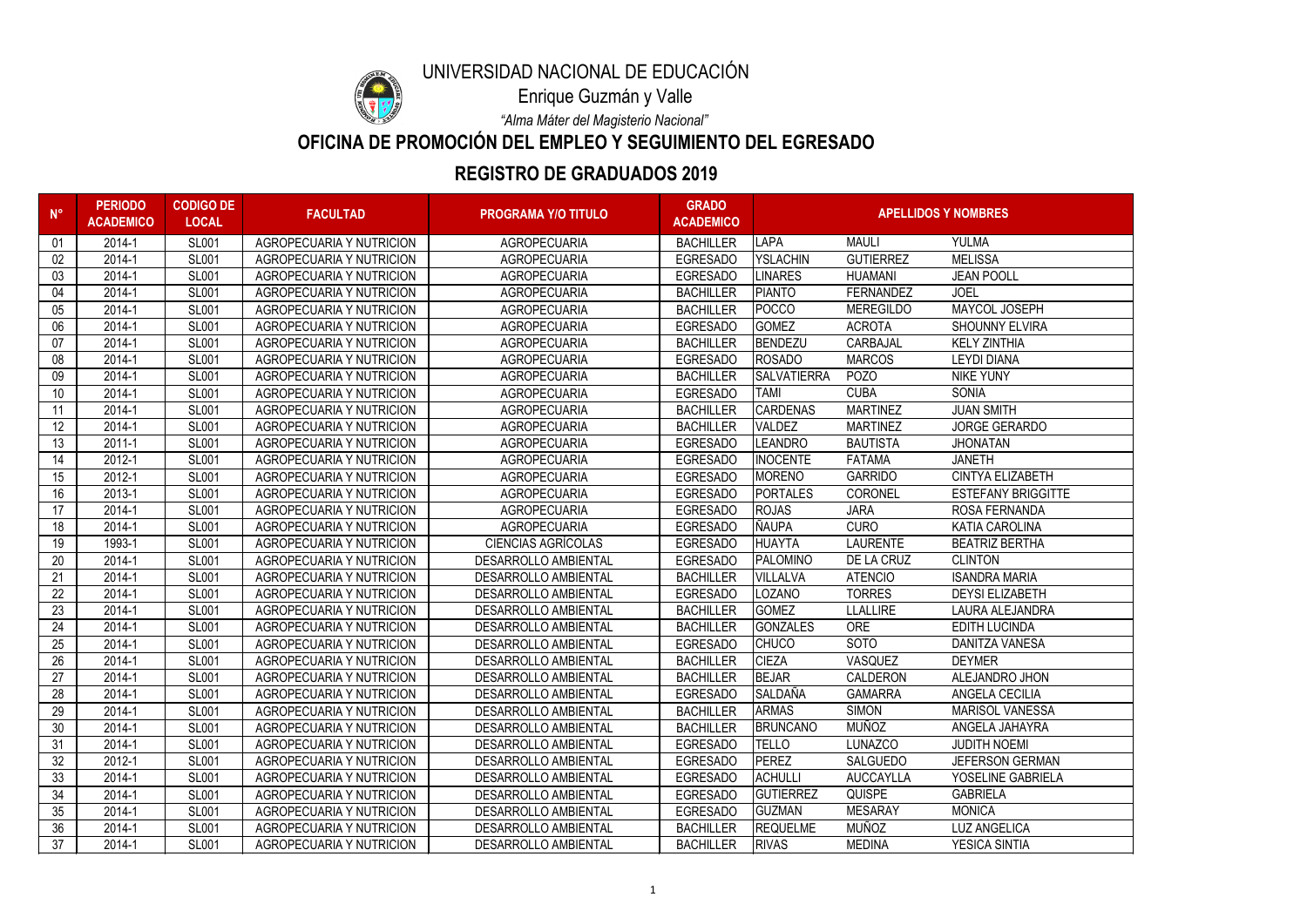

## **REGISTRO DE GRADUADOS 2019**

**OFICINA DE PROMOCIÓN DEL EMPLEO Y SEGUIMIENTO DEL EGRESADO**

*"Alma Máter del Magisterio Nacional"*

| $N^{\circ}$ | <b>PERIODO</b><br><b>ACADEMICO</b> | <b>CODIGO DE</b><br><b>LOCAL</b> | <b>FACULTAD</b>                 | <b>PROGRAMA Y/O TITULO</b>        | <b>GRADO</b><br><b>ACADEMICO</b> | <b>APELLIDOS Y NOMBRES</b> |                  |                            |
|-------------|------------------------------------|----------------------------------|---------------------------------|-----------------------------------|----------------------------------|----------------------------|------------------|----------------------------|
| 38          | 2014-1                             | <b>SL001</b>                     | <b>AGROPECUARIA Y NUTRICION</b> | <b>DESARROLLO AMBIENTAL</b>       | <b>EGRESADO</b>                  | <b>CONDORI</b>             | <b>VARGAS</b>    | <b>JULIO</b>               |
| 39          | 2014-1                             | <b>SL001</b>                     | <b>AGROPECUARIA Y NUTRICION</b> | <b>DESARROLLO AMBIENTAL</b>       | <b>BACHILLER</b>                 | <b>VALERIO</b>             | <b>INZA</b>      | <b>EDUARDO VALERIO</b>     |
| 40          | 2014-1                             | <b>SL001</b>                     | <b>AGROPECUARIA Y NUTRICION</b> | DESARROLLO AMBIENTAL              | <b>BACHILLER</b>                 | <b>DIAZ</b>                | <b>SAMANIEGO</b> | <b>BETSY</b>               |
| 41          | 2014-1                             | <b>SL001</b>                     | <b>AGROPECUARIA Y NUTRICION</b> | <b>DESARROLLO AMBIENTAL</b>       | <b>BACHILLER</b>                 | PAREDES                    | <b>PARDABE</b>   | XIOMARA EMMA ALEJANDRINA   |
| 42          | 2014-1                             | <b>SL001</b>                     | <b>AGROPECUARIA Y NUTRICION</b> | INDUSTRIA ALIMENTARIA Y NUTRICIÓN | <b>BACHILLER</b>                 | <b>PALOMINO</b>            | <b>CHALCO</b>    | ANGELA BEATRIZ             |
| 43          | 2014-1                             | <b>SL001</b>                     | <b>AGROPECUARIA Y NUTRICION</b> | INDUSTRIA ALIMENTARIA Y NUTRICIÓN | <b>BACHILLER</b>                 | <b>VILA</b>                | <b>MAURICIO</b>  | <b>FRESSIA</b>             |
| 44          | 2014-1                             | <b>SL001</b>                     | <b>AGROPECUARIA Y NUTRICION</b> | INDUSTRIA ALIMENTARIA Y NUTRICIÓN | <b>BACHILLER</b>                 | LAMAS                      | <b>RUBIO</b>     | ANGELICA ROSARIO           |
| 45          | 2014-1                             | <b>SL001</b>                     | <b>AGROPECUARIA Y NUTRICION</b> | INDUSTRIA ALIMENTARIA Y NUTRICIÓN | <b>EGRESADO</b>                  | <b>FIGUEROA</b>            | <b>SANCHEZ</b>   | <b>DIANA</b>               |
| 46          | 2014-1                             | <b>SL001</b>                     | <b>AGROPECUARIA Y NUTRICION</b> | INDUSTRIA ALIMENTARIA Y NUTRICIÓN | <b>BACHILLER</b>                 | <b>GARCIA</b>              | <b>MEDINA</b>    | <b>CLAIRE</b>              |
| 47          | 2014-1                             | <b>SL001</b>                     | <b>AGROPECUARIA Y NUTRICION</b> | INDUSTRIA ALIMENTARIA Y NUTRICIÓN | <b>BACHILLER</b>                 | <b>GARCIA</b>              | <b>NAUTO</b>     | <b>THALIA</b>              |
| 48          | 2014-1                             | <b>SL001</b>                     | <b>AGROPECUARIA Y NUTRICION</b> | INDUSTRIA ALIMENTARIA Y NUTRICIÓN | <b>BACHILLER</b>                 | <b>QUINTANA</b>            | <b>MARTINEZ</b>  | <b>LIZBETH</b>             |
| 49          | 2014-1                             | <b>SL001</b>                     | <b>AGROPECUARIA Y NUTRICION</b> | INDUSTRIA ALIMENTARIA Y NUTRICIÓN | <b>EGRESADO</b>                  | <b>QUISPE</b>              | <b>PERALTA</b>   | <b>DAYANA SHEYLA</b>       |
| 50          | 2014-1                             | <b>SL001</b>                     | <b>AGROPECUARIA Y NUTRICION</b> | INDUSTRIA ALIMENTARIA Y NUTRICIÓN | <b>BACHILLER</b>                 | <b>VASQUEZ</b>             | <b>RUBIO</b>     | <b>NILVA</b>               |
| 51          | 2014-1                             | <b>SL001</b>                     | <b>AGROPECUARIA Y NUTRICION</b> | INDUSTRIA ALIMENTARIA Y NUTRICIÓN | <b>BACHILLER</b>                 | RUIZ                       | <b>ZAMORA</b>    | <b>MARISTHELA</b>          |
| 52          | 2014-1                             | <b>SL001</b>                     | <b>AGROPECUARIA Y NUTRICION</b> | INDUSTRIA ALIMENTARIA Y NUTRICIÓN | <b>BACHILLER</b>                 | SORJANO                    | <b>ESPINOZA</b>  | RAQUEL NAYSHA              |
| 53          | 2014-1                             | <b>SL001</b>                     | <b>AGROPECUARIA Y NUTRICION</b> | INDUSTRIA ALIMENTARIA Y NUTRICIÓN | <b>EGRESADO</b>                  | <b>TICSE</b>               | <b>ROJAS</b>     | <b>TANIA ELEONORA</b>      |
| 54          | 2001-1                             | <b>SL001</b>                     | <b>AGROPECUARIA Y NUTRICION</b> | INDUSTRIA ALIMENTARIA Y NUTRICIÓN | <b>EGRESADO</b>                  | <b>MENDEZ</b>              | <b>PALACIOS</b>  | YANINA ROXANA              |
| 55          | 2002-1                             | <b>SL001</b>                     | <b>AGROPECUARIA Y NUTRICION</b> | INDUSTRIA ALIMENTARIA Y NUTRICIÓN | <b>EGRESADO</b>                  | AVELLANEDA                 | <b>OROSCO</b>    | ROCIO DEL PILAR            |
| 56          | 2004-1                             | <b>SL001</b>                     | <b>AGROPECUARIA Y NUTRICION</b> | INDUSTRIA ALIMENTARIA Y NUTRICIÓN | <b>EGRESADO</b>                  | PAITAN                     | <b>AGUIRRE</b>   | <b>CINDI PATRICIA</b>      |
| 57          | 2006-1                             | <b>SL001</b>                     | <b>AGROPECUARIA Y NUTRICION</b> | INDUSTRIA ALIMENTARIA Y NUTRICIÓN | <b>EGRESADO</b>                  | <b>ZEVALLOS</b>            | <b>CONTRERAS</b> | <b>JOHANNA LESLY</b>       |
| 58          | 2009-1                             | <b>SL001</b>                     | <b>AGROPECUARIA Y NUTRICION</b> | INDUSTRIA ALIMENTARIA Y NUTRICIÓN | <b>EGRESADO</b>                  | <b>HUAMAN</b>              | <b>GOMEZ</b>     | RODOLFO JACKER             |
| 59          | 2013-1                             | <b>SL001</b>                     | <b>AGROPECUARIA Y NUTRICION</b> | INDUSTRIA ALIMENTARIA Y NUTRICIÓN | <b>EGRESADO</b>                  | RODRIGUEZ                  | <b>CANALES</b>   | <b>KATHERINE LISBETH</b>   |
| 60          | 2013-1                             | <b>SL001</b>                     | <b>AGROPECUARIA Y NUTRICION</b> | INDUSTRIA ALIMENTARIA Y NUTRICIÓN | <b>EGRESADO</b>                  | <b>CURAY</b>               | <b>RUIZ</b>      | <b>ROSSMERY KATHERINNE</b> |
| 61          | 2013-1                             | <b>SL001</b>                     | <b>AGROPECUARIA Y NUTRICION</b> | INDUSTRIA ALIMENTARIA Y NUTRICIÓN | <b>EGRESADO</b>                  | <b>TORRES</b>              | <b>REYMUNDO</b>  | <b>FLORA MERI</b>          |
| 62          | 2013-1                             | <b>SL001</b>                     | <b>AGROPECUARIA Y NUTRICION</b> | INDUSTRIA ALIMENTARIA Y NUTRICIÓN | <b>EGRESADO</b>                  | VALENZUELA                 | <b>COSME</b>     | <b>ESTEFANI JOSSELIN</b>   |
| 63          | 2013-1                             | <b>SL001</b>                     | <b>AGROPECUARIA Y NUTRICION</b> | INDUSTRIA ALIMENTARIA Y NUTRICIÓN | <b>BACHILLER</b>                 | <b>VILLA</b>               | <b>HUAMAN</b>    | YERILIN KATHI              |
| 64          | 2013-1                             | <b>SL001</b>                     | <b>AGROPECUARIA Y NUTRICION</b> | INDUSTRIA ALIMENTARIA Y NUTRICIÓN | <b>EGRESADO</b>                  | <b>MEDINA</b>              | <b>HUILLCA</b>   | PAMELA IDA                 |
| 65          | 2013-1                             | <b>SL001</b>                     | <b>AGROPECUARIA Y NUTRICION</b> | INDUSTRIA ALIMENTARIA Y NUTRICIÓN | <b>EGRESADO</b>                  | LOPEZ                      | <b>SACSARA</b>   | <b>SAUL</b>                |
| 66          | 2014-1                             | <b>SL001</b>                     | AGROPECUARIA Y NUTRICION        | INDUSTRIA ALIMENTARIA Y NUTRICIÓN | <b>BACHILLER</b>                 | <b>ALCARRAZ</b>            | <b>QUISPE</b>    | <b>LILIANA</b>             |
| 67          | 2014-1                             | <b>SL001</b>                     | AGROPECUARIA Y NUTRICION        | INDUSTRIA ALIMENTARIA Y NUTRICIÓN | <b>BACHILLER</b>                 | <b>ANCO</b>                | <b>GALVEZ</b>    | <b>JENNY ANGELA</b>        |
| 68          | 2014-1                             | <b>SL001</b>                     | AGROPECUARIA Y NUTRICION        | INDUSTRIA ALIMENTARIA Y NUTRICIÓN | <b>BACHILLER</b>                 | <b>GUTIERREZ</b>           | <b>VILETA</b>    | <b>YENNY</b>               |
| 69          | 2014-1                             | <b>SL001</b>                     | AGROPECUARIA Y NUTRICION        | INDUSTRIA ALIMENTARIA Y NUTRICIÓN | <b>EGRESADO</b>                  | MINAYA                     | <b>MORALES</b>   | <b>WELIZA MERCEDES</b>     |
| 70          | 2014-1                             | <b>SL001</b>                     | <b>AGROPECUARIA Y NUTRICION</b> | INDUSTRIA ALIMENTARIA Y NUTRICIÓN | <b>EGRESADO</b>                  | AQUISE                     | <b>LLOCCLLA</b>  | <b>DORIS</b>               |
| 71          | 2014-1                             | <b>SL001</b>                     | AGROPECUARIA Y NUTRICION        | INDUSTRIA ALIMENTARIA Y NUTRICIÓN | <b>BACHILLER</b>                 | ARECHE                     | <b>MORALES</b>   | <b>FRAYSINET SANDY</b>     |
| 72          | 2014-1                             | <b>SL001</b>                     | <b>AGROPECUARIA Y NUTRICION</b> | INDUSTRIA ALIMENTARIA Y NUTRICIÓN | <b>BACHILLER</b>                 | ARELLANO                   | <b>ABANTO</b>    | <b>DYAN SHIRLEY</b>        |
| 73          | 2014-1                             | <b>SL001</b>                     | AGROPECUARIA Y NUTRICION        | INDUSTRIA ALIMENTARIA Y NUTRICIÓN | <b>BACHILLER</b>                 | <b>ROBLES</b>              | <b>YUCRA</b>     | <b>ORY LUCIA</b>           |
| 74          | 2014-1                             | <b>SL001</b>                     | <b>AGROPECUARIA Y NUTRICION</b> | INDUSTRIA ALIMENTARIA Y NUTRICIÓN | <b>EGRESADO</b>                  | <b>HUAMAN</b>              | <b>RUIZ</b>      | <b>RUTH MARIBEL</b>        |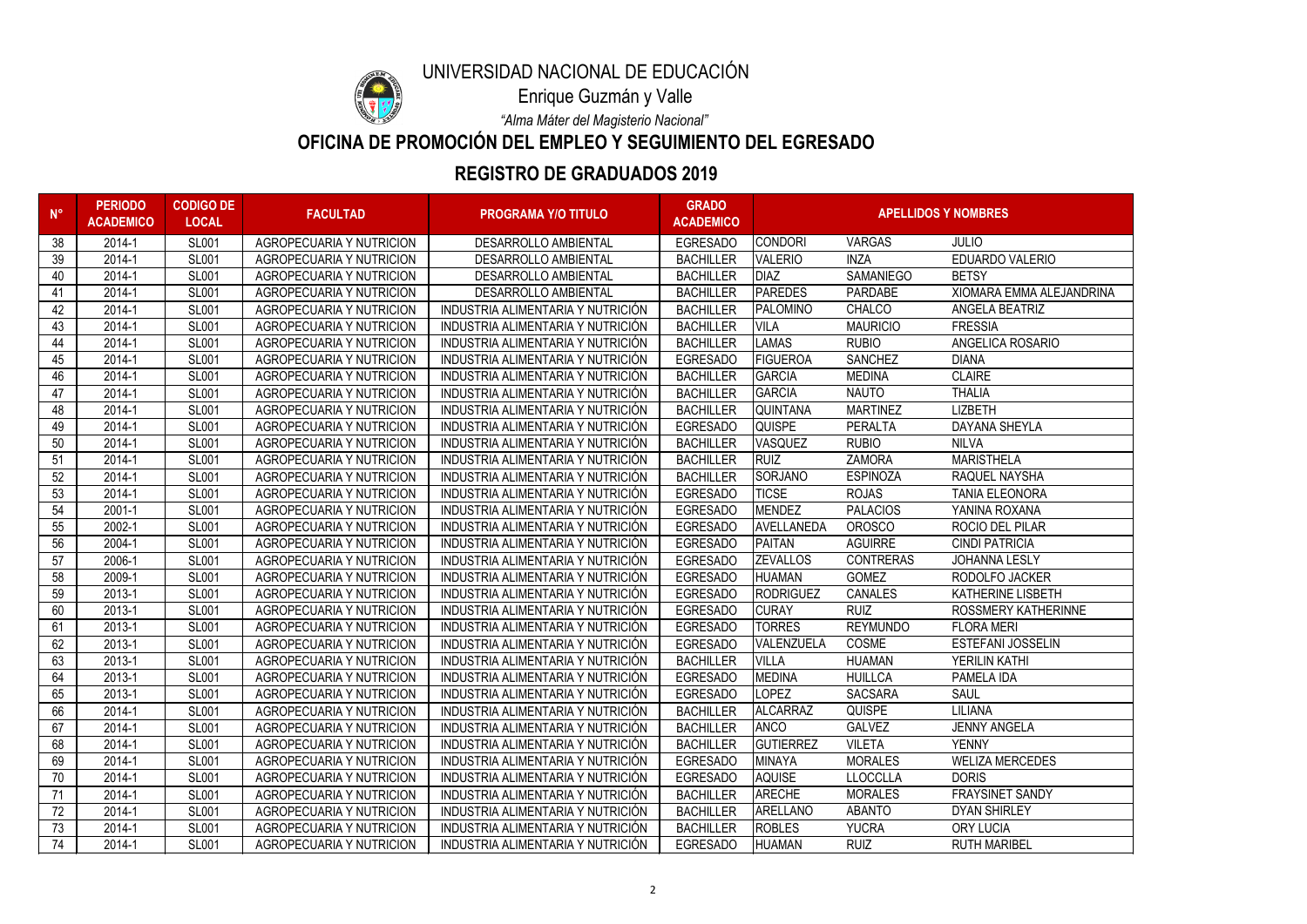

# **REGISTRO DE GRADUADOS 2019**

**OFICINA DE PROMOCIÓN DEL EMPLEO Y SEGUIMIENTO DEL EGRESADO**

*"Alma Máter del Magisterio Nacional"*

| $N^{\circ}$ | <b>PERIODO</b><br><b>ACADEMICO</b> | <b>CODIGO DE</b><br><b>LOCAL</b> | <b>FACULTAD</b>                 | <b>PROGRAMA Y/O TITULO</b>        | <b>GRADO</b><br><b>ACADEMICO</b> | <b>APELLIDOS Y NOMBRES</b> |                  |                          |
|-------------|------------------------------------|----------------------------------|---------------------------------|-----------------------------------|----------------------------------|----------------------------|------------------|--------------------------|
| 75          | 2014-1                             | <b>SL001</b>                     | <b>AGROPECUARIA Y NUTRICION</b> | INDUSTRIA ALIMENTARIA Y NUTRICIÓN | <b>EGRESADO</b>                  | <b>ZEVALLOS</b>            | <b>ESTELA</b>    | <b>MARIA MILAGROS</b>    |
| 76          | 2014-1                             | <b>SL001</b>                     | <b>AGROPECUARIA Y NUTRICION</b> | NUTRICIÓN HUMANA                  | <b>EGRESADO</b>                  | <b>HUARI</b>               | <b>RUIZ</b>      | <b>CAROL DAYANNE</b>     |
| 77          | 2014-1                             | <b>SL001</b>                     | <b>AGROPECUARIA Y NUTRICION</b> | NUTRICIÓN HUMANA                  | <b>BACHILLER</b>                 | <b>JULCA</b>               | LAZARO           | <b>LESLY BRIGITTE</b>    |
| 78          | 2014-1                             | <b>SL001</b>                     | <b>AGROPECUARIA Y NUTRICION</b> | NUTRICIÓN HUMANA                  | <b>BACHILLER</b>                 | <b>OSORIO</b>              | <b>CABALLERO</b> | <b>NATALY BRENDA</b>     |
| 79          | 2014-1                             | <b>SL001</b>                     | <b>AGROPECUARIA Y NUTRICION</b> | NUTRICIÓN HUMANA                  | <b>BACHILLER</b>                 | PALACIOS                   | <b>FERNANDEZ</b> | <b>ROBERTO</b>           |
| 80          | 2014-1                             | <b>SL001</b>                     | <b>AGROPECUARIA Y NUTRICION</b> | NUTRICIÓN HUMANA                  | <b>BACHILLER</b>                 | PAUCAR                     | <b>MEZA</b>      | <b>MARILU OCTAVIA</b>    |
| 81          | 2014-1                             | <b>SL001</b>                     | <b>AGROPECUARIA Y NUTRICION</b> | NUTRICIÓN HUMANA                  | <b>BACHILLER</b>                 | <b>ESCOBAR</b>             | <b>OTAÑE</b>     | <b>DEYSI CRISTOBELL</b>  |
| 82          | 2014-1                             | <b>SL001</b>                     | <b>AGROPECUARIA Y NUTRICION</b> | NUTRICIÓN HUMANA                  | <b>BACHILLER</b>                 | <b>FUENTES</b>             | <b>GALIANO</b>   | <b>MELANIE DENISSE</b>   |
| 83          | 2014-1                             | <b>SL001</b>                     | <b>AGROPECUARIA Y NUTRICION</b> | NUTRICIÓN HUMANA                  | <b>BACHILLER</b>                 | <b>LEDESMA</b>             | <b>FERNANDEZ</b> | <b>LUZ MARIA</b>         |
| 84          | 2014-1                             | <b>SL001</b>                     | <b>AGROPECUARIA Y NUTRICION</b> | NUTRICIÓN HUMANA                  | <b>EGRESADO</b>                  | <b>LOJAS</b>               | <b>CARITA</b>    | <b>NADIA LISSET</b>      |
| 85          | 2014-1                             | <b>SL001</b>                     | <b>AGROPECUARIA Y NUTRICION</b> | NUTRICIÓN HUMANA                  | <b>BACHILLER</b>                 | PEREZ                      | <b>JERI</b>      | <b>LIA KARINA</b>        |
| 86          | 2014-1                             | <b>SL001</b>                     | <b>AGROPECUARIA Y NUTRICION</b> | NUTRICIÓN HUMANA                  | <b>EGRESADO</b>                  | PEREZ                      | <b>NAVARRO</b>   | <b>CARMEN AMELIA</b>     |
| 87          | 2014-1                             | <b>SL001</b>                     | <b>AGROPECUARIA Y NUTRICION</b> | NUTRICIÓN HUMANA                  | <b>BACHILLER</b>                 | POLLERA                    | <b>GAMARRA</b>   | <b>PALMIRA CIRILA</b>    |
| 88          | 2014-1                             | <b>SL001</b>                     | <b>AGROPECUARIA Y NUTRICION</b> | NUTRICIÓN HUMANA                  | <b>BACHILLER</b>                 | <b>GOMEZ</b>               | <b>MONDALGO</b>  | KATHERYN ALEJANDRINA     |
| 89          | 2014-1                             | <b>SL001</b>                     | <b>AGROPECUARIA Y NUTRICION</b> | NUTRICIÓN HUMANA                  | <b>EGRESADO</b>                  | <b>QUISPE</b>              | <b>PERALTA</b>   | <b>DEYNA HILARY</b>      |
| 90          | 2014-1                             | <b>SL001</b>                     | <b>AGROPECUARIA Y NUTRICION</b> | NUTRICIÓN HUMANA                  | <b>BACHILLER</b>                 | <b>CHUCHON</b>             | <b>VARGAS</b>    | <b>ZINTHIA</b>           |
| 91          | 2014-1                             | <b>SL001</b>                     | <b>AGROPECUARIA Y NUTRICION</b> | NUTRICIÓN HUMANA                  | <b>BACHILLER</b>                 | ARMILLON                   | <b>TUCTO</b>     | <b>ROY FRANKLIN</b>      |
| 92          | 2014-1                             | <b>SL001</b>                     | <b>AGROPECUARIA Y NUTRICION</b> | NUTRICIÓN HUMANA                  | <b>BACHILLER</b>                 | <b>SALAZAR</b>             | <b>RUBIO</b>     | <b>ELITA VERBELINA</b>   |
| 93          | 2014-1                             | <b>SL001</b>                     | <b>AGROPECUARIA Y NUTRICION</b> | NUTRICIÓN HUMANA                  | <b>EGRESADO</b>                  | SOLIS                      | <b>VEGA</b>      | <b>FATIMA DANIELA</b>    |
| 94          | 2014-1                             | <b>SL001</b>                     | <b>AGROPECUARIA Y NUTRICION</b> | NUTRICIÓN HUMANA                  | <b>EGRESADO</b>                  | <b>UCHUPE</b>              | <b>AMBIA</b>     | <b>JUAN JORGE</b>        |
| 95          | 2012-1                             | <b>SL001</b>                     | <b>AGROPECUARIA Y NUTRICION</b> | NUTRICIÓN HUMANA                  | <b>BACHILLER</b>                 | <b>APAZA</b>               | <b>HILASACA</b>  | LIDIA ROSA               |
| 96          | 2012-1                             | <b>SL001</b>                     | <b>AGROPECUARIA Y NUTRICION</b> | NUTRICIÓN HUMANA                  | <b>EGRESADO</b>                  | AQUISE                     | <b>QUISPE</b>    | <b>ELIZABETH</b>         |
| 97          | 2012-1                             | <b>SL001</b>                     | <b>AGROPECUARIA Y NUTRICION</b> | NUTRICIÓN HUMANA                  | <b>BACHILLER</b>                 | <b>LUNA</b>                | <b>CHICLLA</b>   | <b>RONALD SAMUEL</b>     |
| 98          | 2013-1                             | <b>SL001</b>                     | <b>AGROPECUARIA Y NUTRICION</b> | NUTRICIÓN HUMANA                  | <b>BACHILLER</b>                 | <b>RAMIREZ</b>             | DE LA CRUZ       | <b>MERY</b>              |
| 99          | 2013-1                             | <b>SL001</b>                     | <b>AGROPECUARIA Y NUTRICION</b> | NUTRICIÓN HUMANA                  | <b>EGRESADO</b>                  | <b>CALDERON</b>            | <b>ANAYA</b>     | <b>STHEFANY PATRICIA</b> |
| 100         | 2013-1                             | <b>SL001</b>                     | <b>AGROPECUARIA Y NUTRICION</b> | NUTRICIÓN HUMANA                  | <b>EGRESADO</b>                  | <b>RAMIREZ</b>             | <b>ALVAREZ</b>   | <b>VICTOR ROBERTO</b>    |
| 101         | 2013-1                             | <b>SL001</b>                     | <b>AGROPECUARIA Y NUTRICION</b> | NUTRICIÓN HUMANA                  | <b>BACHILLER</b>                 | <b>SALAZAR</b>             | <b>AGREDA</b>    | <b>LAURA VICTORIA</b>    |
| 102         | 2012-1                             | <b>SL001</b>                     | <b>AGROPECUARIA Y NUTRICION</b> | NUTRICIÓN HUMANA                  | <b>BACHILLER</b>                 | <b>RODRIGUEZ</b>           | <b>BAUTISTA</b>  | <b>JORGE JHAIRG</b>      |
| 103         | 2013-1                             | <b>SL001</b>                     | <b>AGROPECUARIA Y NUTRICION</b> | NUTRICIÓN HUMANA                  | <b>BACHILLER</b>                 | <b>TUCTO</b>               | CARBAJAL         | <b>MAILY SARVIA</b>      |
| 104         | 2013-1                             | <b>SL001</b>                     | <b>AGROPECUARIA Y NUTRICION</b> | NUTRICIÓN HUMANA                  | <b>EGRESADO</b>                  | <b>ESPINOZA</b>            | <b>SANCHEZ</b>   | <b>JOCELYN THALIA</b>    |
| 105         | 2012-1                             | <b>SL001</b>                     | <b>AGROPECUARIA Y NUTRICION</b> | NUTRICIÓN HUMANA                  | <b>EGRESADO</b>                  | <b>PORRAS</b>              | <b>ARHUATA</b>   | MADELEINE LIZBETH        |
| 106         | 2013-1                             | <b>SL001</b>                     | <b>AGROPECUARIA Y NUTRICION</b> | NUTRICIÓN HUMANA                  | <b>BACHILLER</b>                 | <b>DIAZ</b>                | <b>ARRUE</b>     | <b>SARA VANESSA</b>      |
| 107         | 2013-1                             | <b>SL001</b>                     | <b>AGROPECUARIA Y NUTRICION</b> | NUTRICIÓN HUMANA                  | <b>BACHILLER</b>                 | <b>HERNANDEZ</b>           | <b>CARLOS</b>    | <b>MIRIAM GRACIELA</b>   |
| 108         | 2013-1                             | <b>SL001</b>                     | AGROPECUARIA Y NUTRICION        | NUTRICIÓN HUMANA                  | <b>EGRESADO</b>                  | <b>HUERE</b>               | <b>TOCTO</b>     | <b>ALISON GISVEL</b>     |
| 109         | 2013-1                             | <b>SL001</b>                     | AGROPECUARIA Y NUTRICION        | NUTRICIÓN HUMANA                  | <b>EGRESADO</b>                  | <b>HUAMANCHAO</b>          | FERNANDEZ        | <b>INGRITH PAMELA</b>    |
| 110         | 2014-1                             | <b>SL001</b>                     | <b>AGROPECUARIA Y NUTRICION</b> | NUTRICIÓN HUMANA                  | <b>BACHILLER</b>                 | <b>ALVARADO</b>            | <b>FRETEL</b>    | <b>ELIZABETH</b>         |
| 111         | 2014-1                             | <b>SL001</b>                     | <b>AGROPECUARIA Y NUTRICION</b> | NUTRICIÓN HUMANA                  | <b>BACHILLER</b>                 | <b>ALVAREZ</b>             | <b>SALAZAR</b>   | <b>JOCELYN NEVENKA</b>   |